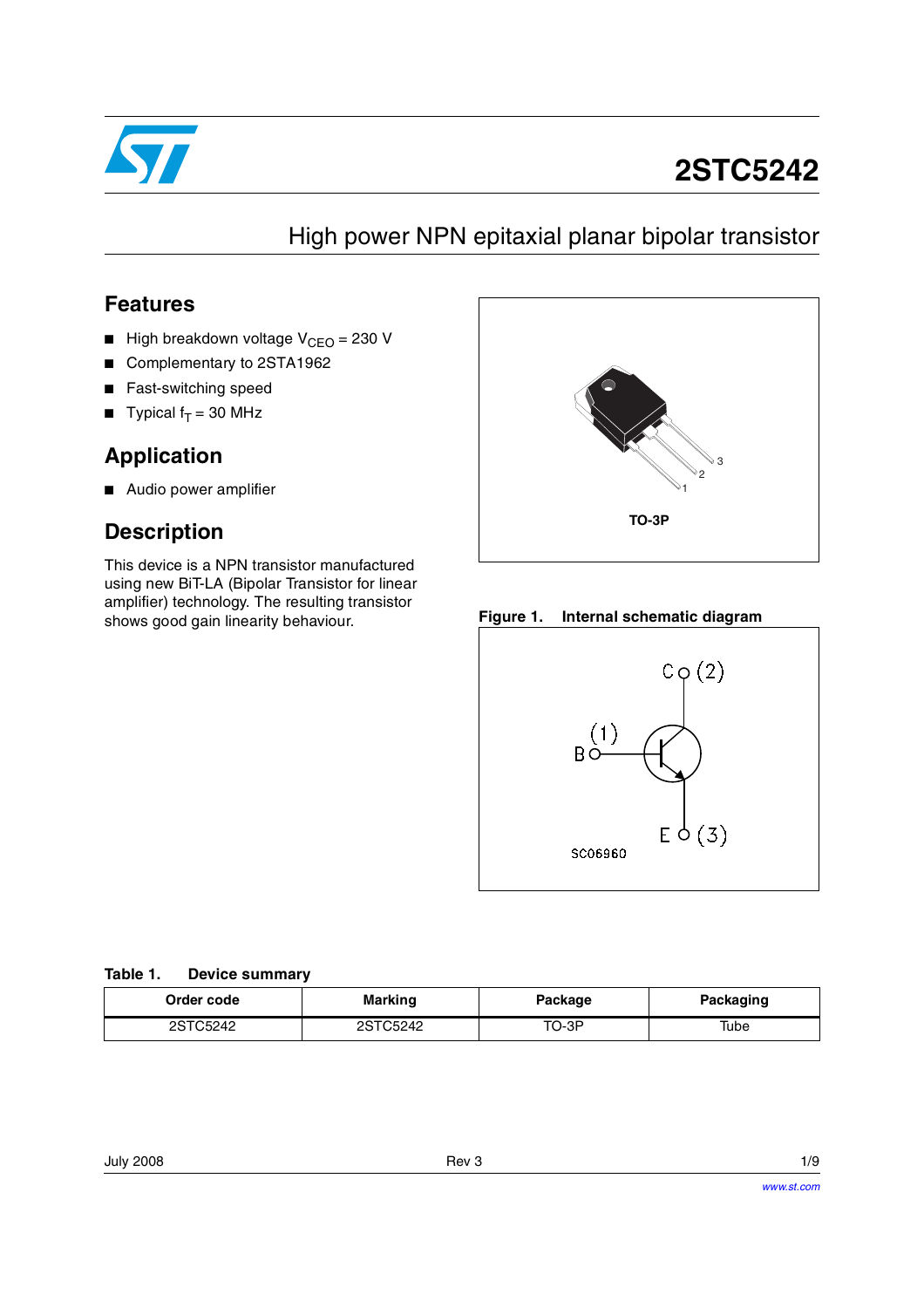## **1 Electrical ratings**

| Table 2. | Absolute maximum ratings |  |
|----------|--------------------------|--|
|          |                          |  |

| Symbol                    | <b>Parameter</b>                         | Value        | Unit |
|---------------------------|------------------------------------------|--------------|------|
| $V_{\text{CBO}}$          | Collector-base voltage ( $I_F = 0$ )     | 230          | v    |
| V <sub>CEO</sub>          | Collector-emitter voltage ( $I_B = 0$ )  | 230          | v    |
| $V_{EBO}$                 | Emitter-base voltage ( $I_C = 0$ )       | 5            | v    |
| $I_{\rm C}$               | Collector current                        | 15           | A    |
| $I_{CM}$                  | Collector peak current                   | 30           | A    |
| $P_{\text{tot}}$          | Total dissipation at $T_C = 25^{\circ}C$ | 150          | w    |
| $\mathsf{T}_{\text{stg}}$ | Storage temperature                      | $-55$ to 150 | °C   |
| TJ                        | Operating junction temperature           | 150          | °C   |

#### **Table 3. Thermal data**

| <b>Symbol</b>                           | <b>Parameter</b>                 |     | Value | Unit               |
|-----------------------------------------|----------------------------------|-----|-------|--------------------|
| $\mathsf{m}_{\mathsf{thJ}\text{-case}}$ | Thermal resistance junction-case | Max | 0.83  | $\rm ^{\circ}$ C/W |

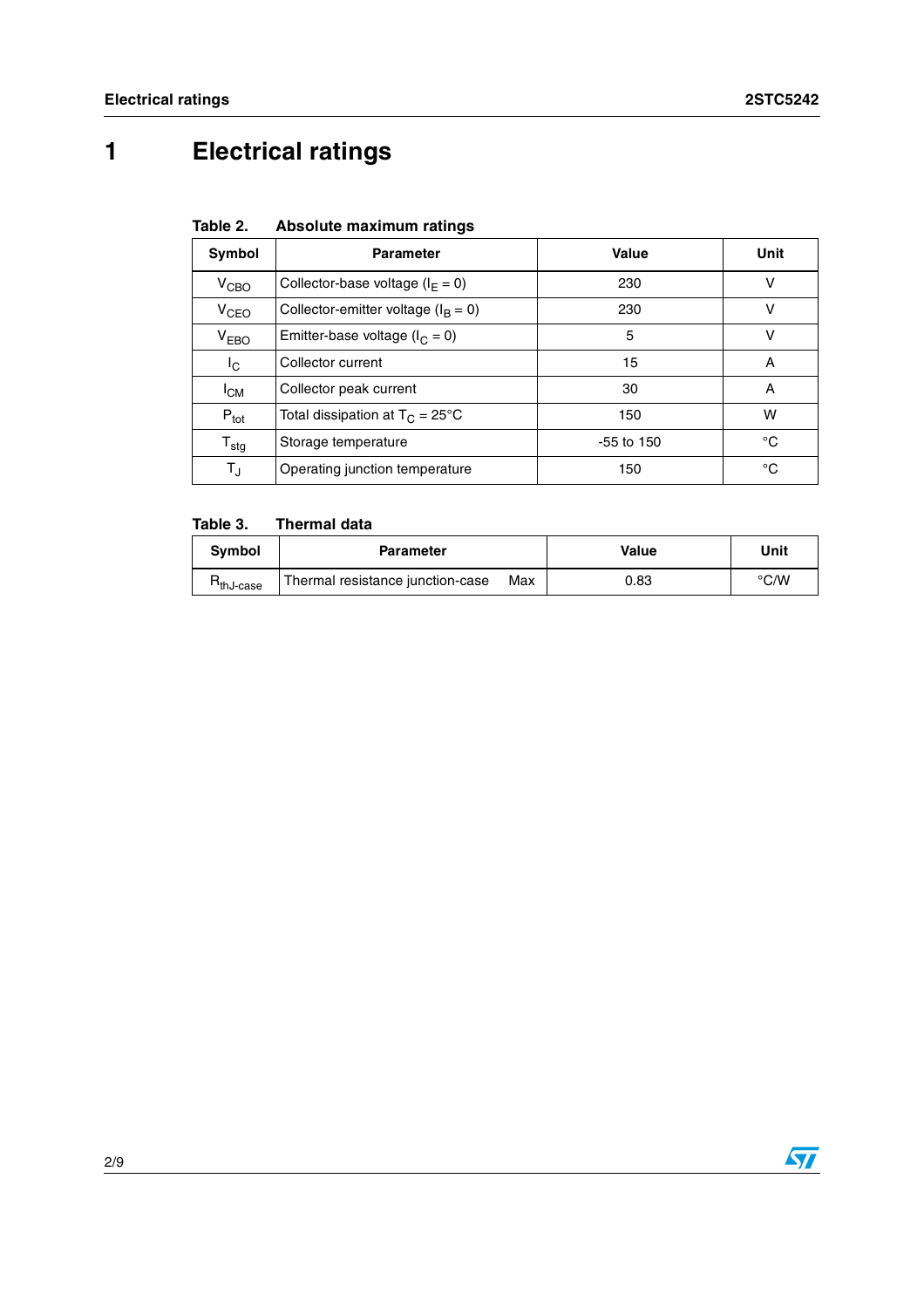## **2 Electrical characteristics**

 $(T_{\text{case}} = 25 \text{ °C}$  unless otherwise specified)

| Symbol                                 | <b>Parameter</b>                                            | <b>Test conditions</b>                                                       | Min.     | Typ.               | Max. | Unit           |
|----------------------------------------|-------------------------------------------------------------|------------------------------------------------------------------------------|----------|--------------------|------|----------------|
| $I_{CBO}$                              | Collector cut-off current<br>$(I_F = 0)$                    | $V_{CB} = 230 V$                                                             |          |                    | 5    | μA             |
| <b>IEBO</b>                            | Emitter cut-off current<br>$(I_C = 0)$                      | $V_{FB} = 5 V$                                                               |          |                    | 5    | μA             |
| $V_{(BR)CEO}$ <sup>(1)</sup>           | Collector-emitter breakdown<br>voltage $(I_B = 0)$          | $I_C = 50$ mA                                                                | 230      |                    |      | v              |
| $V_{(BR)CBO}$                          | Collector-base breakdown<br>voltage $(I_F = 0)$             | $I_C = 100 \mu A$                                                            | 230      |                    |      | V              |
| $V_{(BR)EBO}^{(1)}$                    | Emitter-base breakdown<br>voltage $(l_C = 0)$               | $I_F = 1$ mA                                                                 | 5        |                    |      | V              |
| $V_{CE(sat)}(1)$                       | Collector-emitter saturation<br>voltage                     | $I_C = 8 A$ $I_B = 800 mA$                                                   |          |                    | 3    | V              |
| $V_{BE}$                               | Base-emitter voltage                                        | $I_C = 7 \text{ A}$ $V_{CF} = 5 \text{ V}$                                   |          |                    | 1.5  | V              |
| $h_{FE}$                               | DC current gain                                             | $I_C = 1 \text{ A}$ $V_{CF} = 5 \text{ V}$<br>$I_C = 7 A$ $V_{CE} = 5 V$     | 80<br>35 |                    | 160  |                |
| $t_{on}$<br>$t_{\rm s}$<br>$t_{\rm f}$ | Resistive load<br>Turn-on time<br>Storage time<br>Fall time | $V_{CC} = 60 \text{ V}$ $I_C = 5 \text{ A}$<br>$I_{B1}$ = - $I_{B2}$ = 0.5 A |          | 0.24<br>4.7<br>0.6 |      | μs<br>μs<br>μs |
| $f_T$                                  | <b>Transition frequency</b>                                 | $I_C = 1 \text{ A}$ $V_{CF} = 5 \text{ V}$                                   |          | 30                 |      | <b>MHz</b>     |
| C <sub>CBO</sub>                       | Collector-base capacitance<br>$(I_{E} = 0)$                 | $V_{CB} = 10 V$ f = 1 MHz                                                    |          | 150                |      | рF             |

**Table 4. Electrical characteristics**

1. Pulsed: pulse duration = 300 µs, duty cycle  $\leq 1.5\%$ 

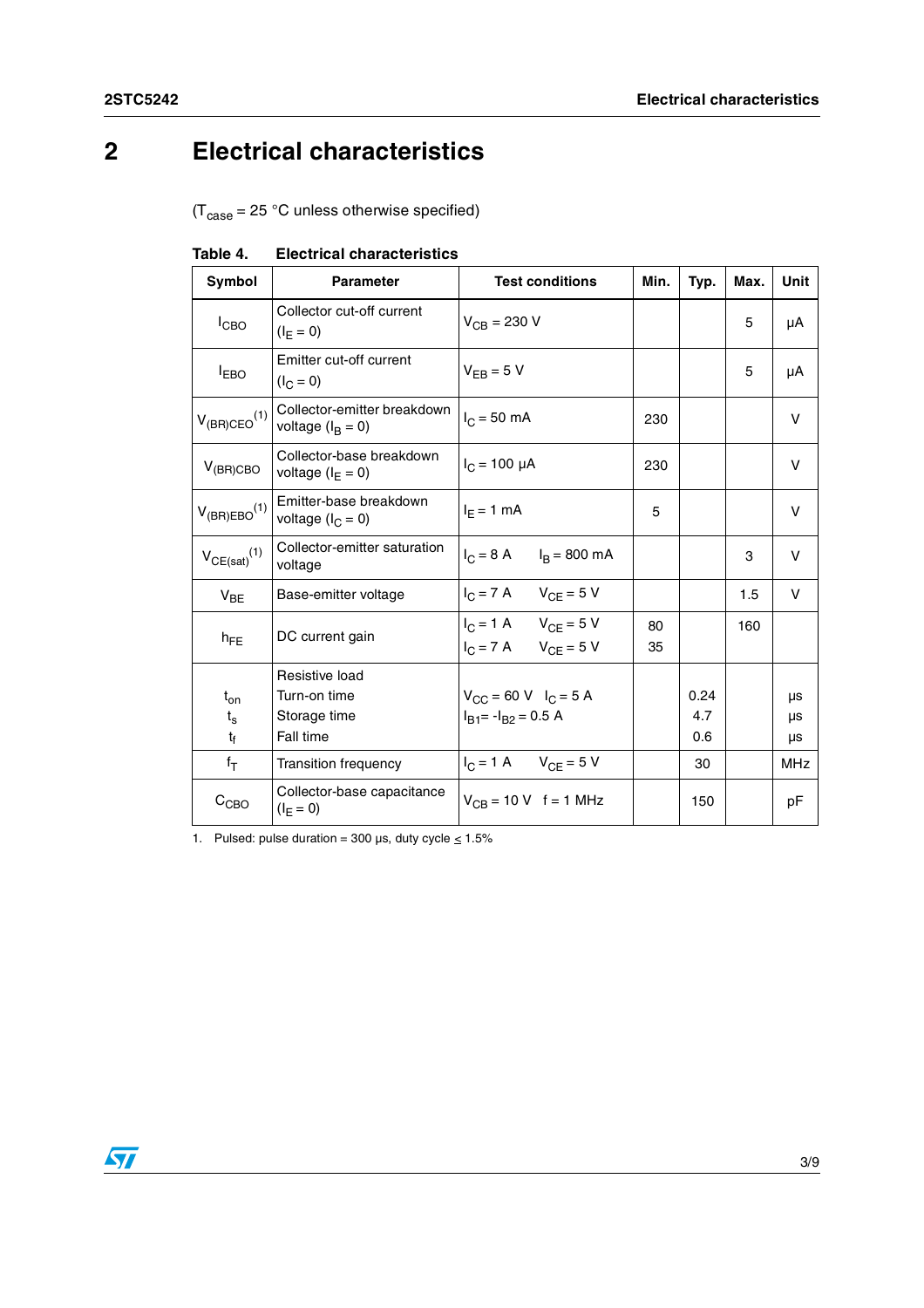DG11570

 $\sqrt{s}/B$ 

 $\frac{100}{100}$  125 T<sub>case</sub>(°C)

### **2.1 Electrical characteristics (curves)**

#### Figure 2. Safe operating area **Figure 3. Derating curve**







 $P_{\text{tot}}$ <br> $(\%)$ 

100 80

60

40

20

 $\mathsf{o}$ 

 $\overline{25}$  $\overline{50}$  $\overline{75}$ 

**Figure 6. Collector-emitter saturation voltage Figure 7. Collector current vs base-emitter** 



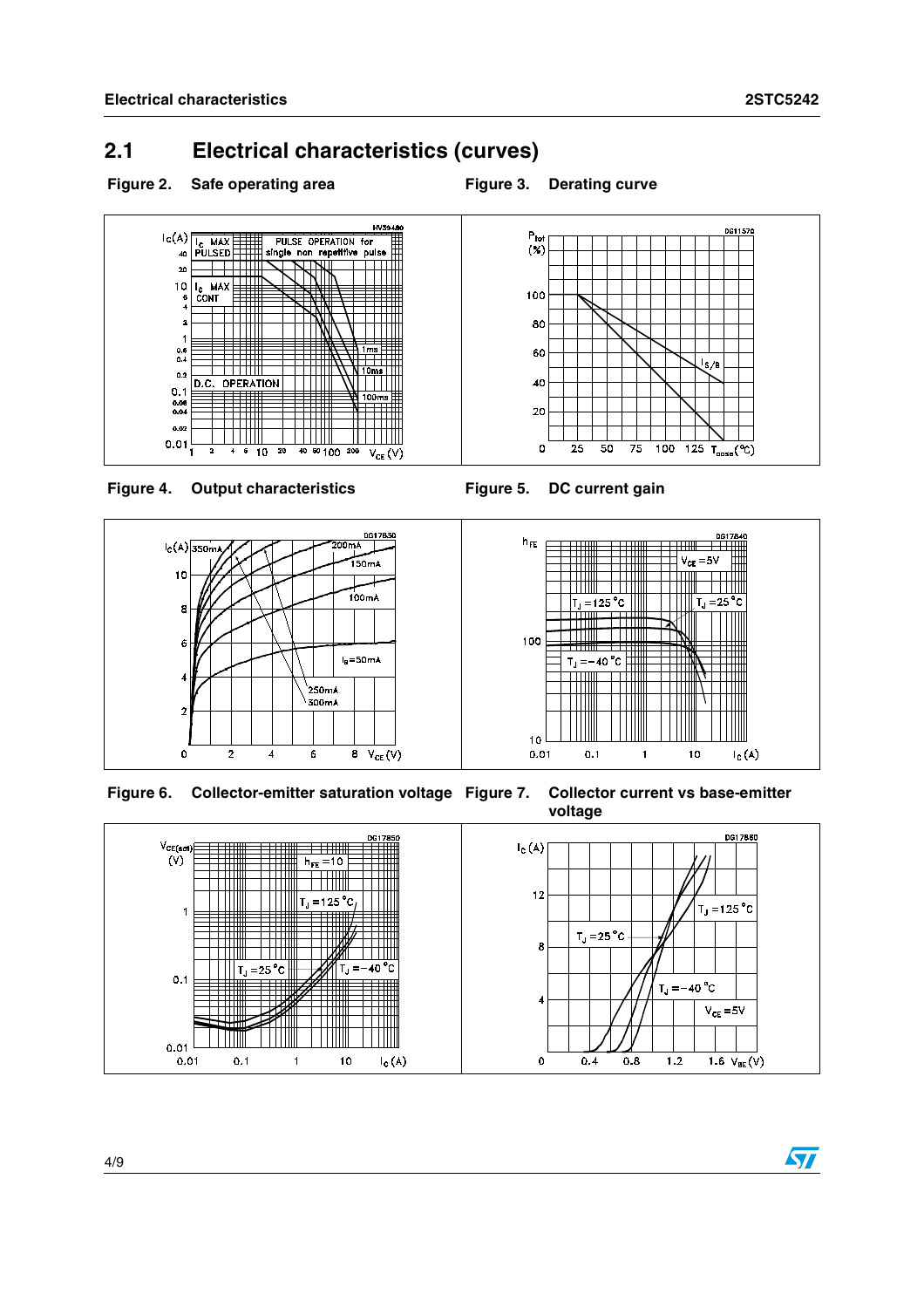## **2.2 Test circuit**



#### **Figure 8. Resistive load switching test circuit**

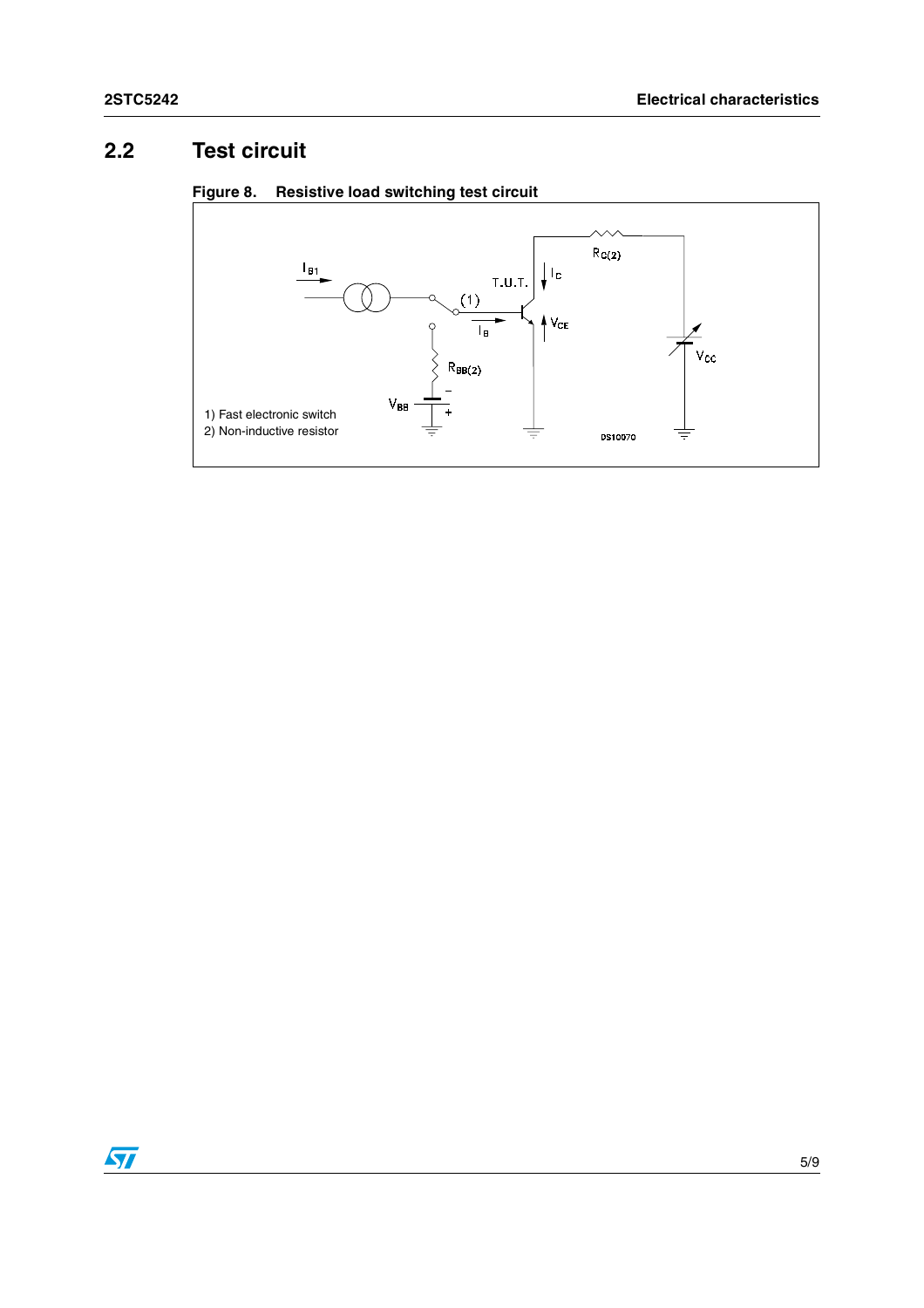## **3 Package mechanical data**

In order to meet environmental requirements, ST offers these devices in ECOPACK® packages. These packages have a Lead-free second level interconnect . The category of second level interconnect is marked on the package and on the inner box label, in compliance with JEDEC Standard JESD97. The maximum ratings related to soldering conditions are also marked on the inner box label. ECOPACK is an ST trademark. ECOPACK specifications are available at: *[w](http://www.st.com)ww.st.com*

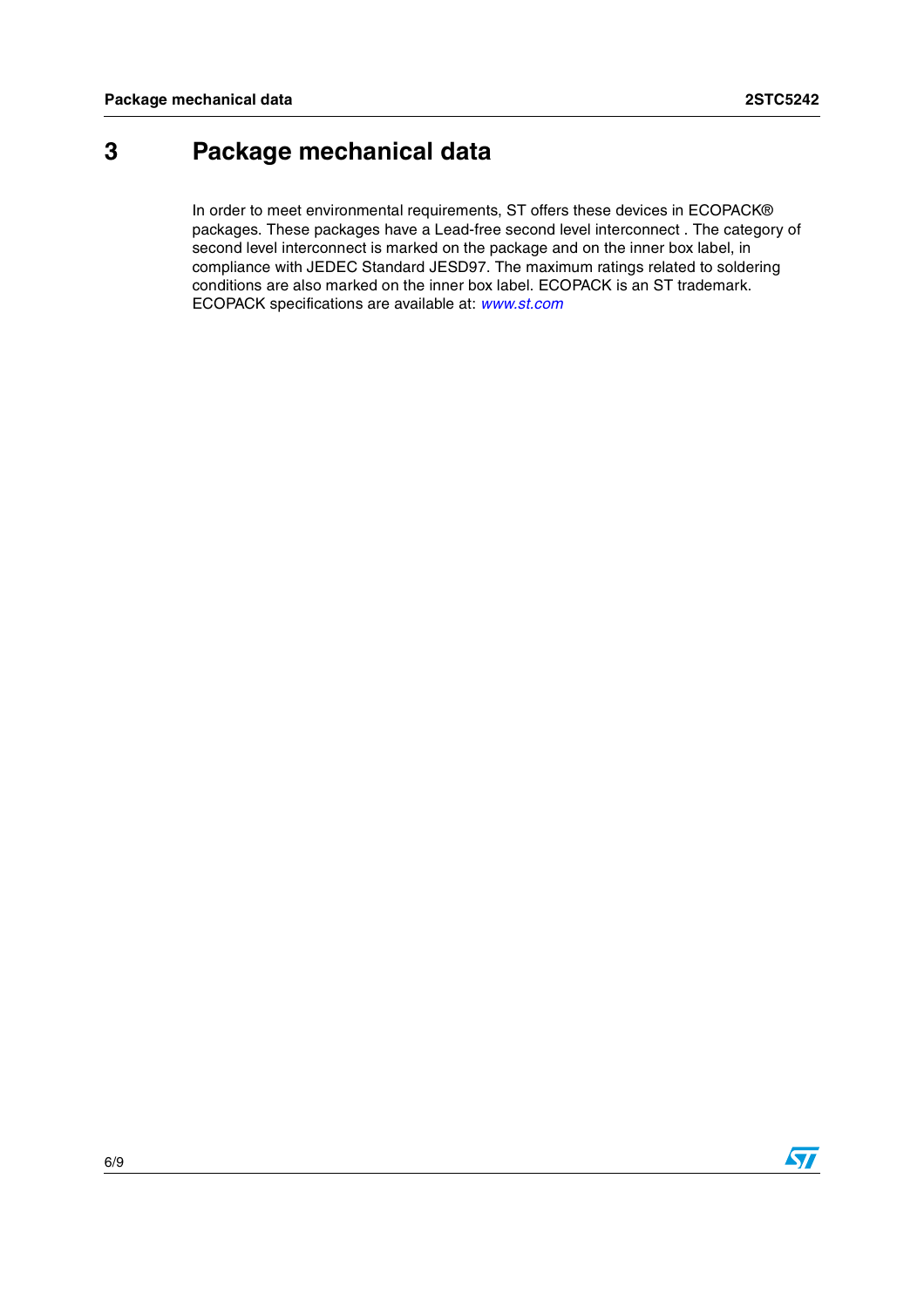| <b>TO-3P Mechanical data</b> |       |                    |       |
|------------------------------|-------|--------------------|-------|
| DIM.                         |       | mm.                |       |
|                              | MIN.  | <b>TYP</b>         | MAX.  |
| A                            | 4.6   |                    | 5     |
| A <sub>1</sub>               | 1.45  | 1.50               | 1.65  |
| A <sub>2</sub>               | 1.20  | 1.40               | 1.60  |
| b                            | 0.80  | 1                  | 1.20  |
| b1                           | 1.80  |                    | 2.20  |
| b <sub>2</sub>               | 2.80  |                    | 3.20  |
| $\mathtt{C}$                 | 0.55  | 0.60               | 0.75  |
| D                            | 19.70 | 19.90              | 20.10 |
| D1                           |       | 13.90              |       |
| E                            | 15.40 |                    | 15.80 |
| E1                           |       | $13.\overline{60}$ |       |
| E <sub>2</sub>               |       | 9.60               |       |
| e                            | 5.15  | 5.45               | 5.75  |
| L                            | 19.50 | 20                 | 20.50 |
| L1                           |       | 3.50               |       |
| L2                           | 18.20 | 18.40              | 18.60 |
| $\overline{P}$               | 3.10  |                    | 3.30  |
| $\overline{Q}$               |       | $\overline{5}$     |       |
| Q1                           |       | 3.80               |       |



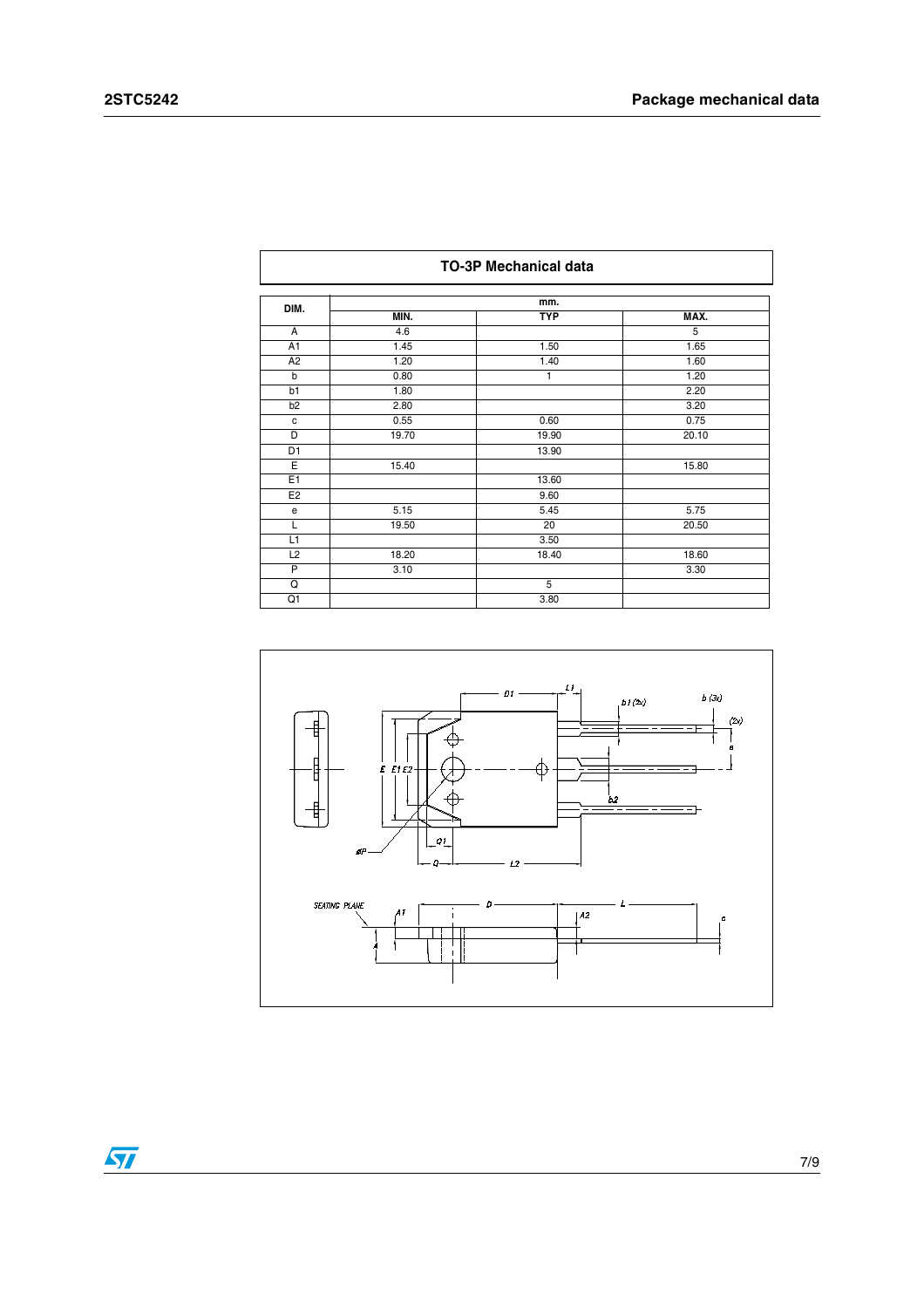## **4 Revision history**

| Table 5. | <b>Document revision history</b> |
|----------|----------------------------------|
|          |                                  |

| <b>Date</b> | <b>Revision</b> | <b>Changes</b>                                                                          |
|-------------|-----------------|-----------------------------------------------------------------------------------------|
| 28-Sep-2007 |                 | Initial release.                                                                        |
| 11-Dec-2007 | 2               | Document promoted from preliminary data to datasheet.                                   |
| 14-Jul-2008 | 3               | Updated total power dissipation and relevant thermal resistance<br>junction-case value. |